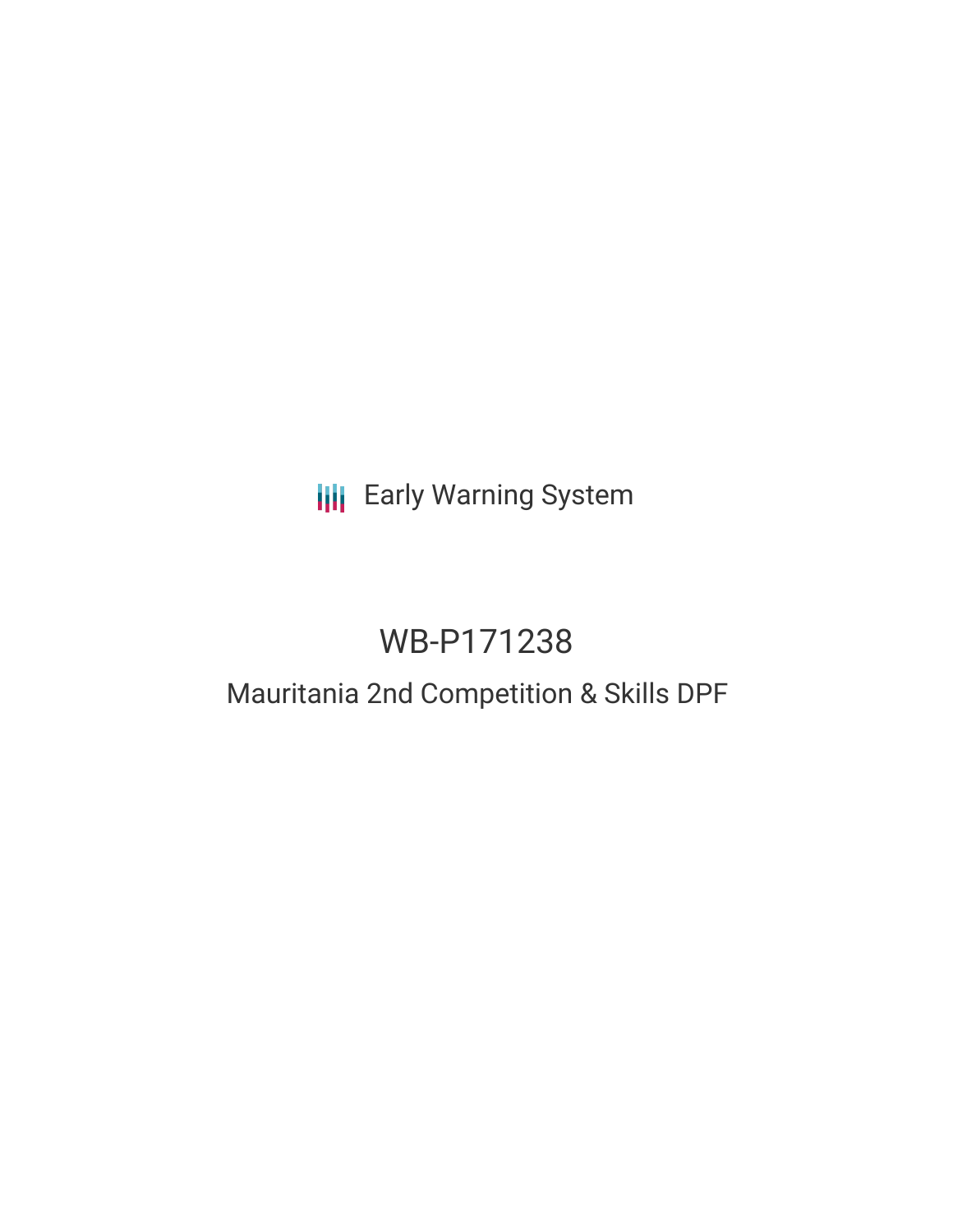

### **Quick Facts**

| <b>Countries</b>               | Mauritania                         |
|--------------------------------|------------------------------------|
| <b>Financial Institutions</b>  | World Bank (WB)                    |
| <b>Status</b>                  | Proposed                           |
| <b>Bank Risk Rating</b>        | U                                  |
| <b>Voting Date</b>             | 2020-06-01                         |
| <b>Borrower</b>                | Government of Mauritania           |
| <b>Sectors</b>                 | Communications, Law and Government |
| <b>Investment Type(s)</b>      | Loan                               |
| <b>Investment Amount (USD)</b> | \$30.00 million                    |
| <b>Project Cost (USD)</b>      | \$30.00 million                    |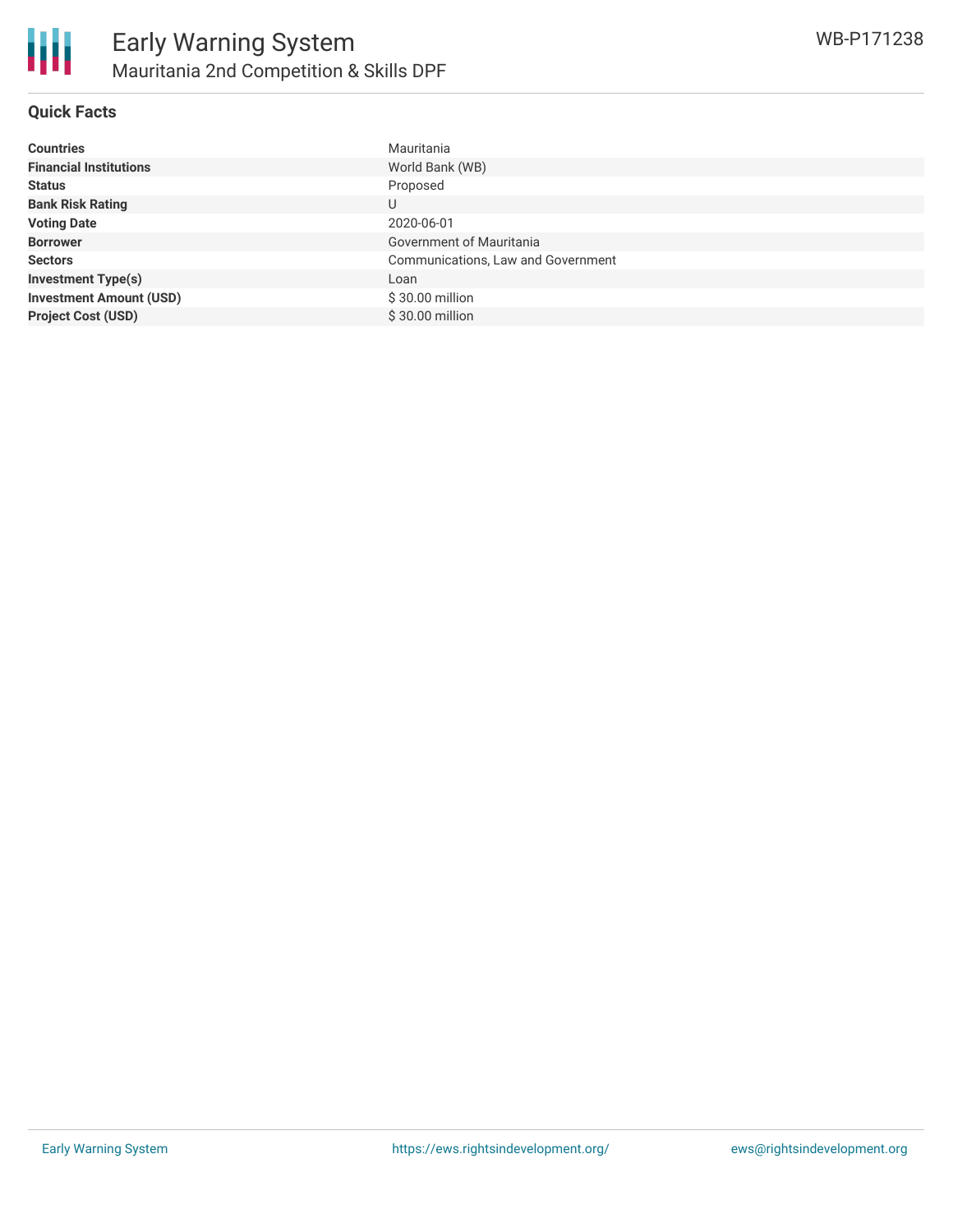# **Project Description**

According to bank documents, the program objective is to support the Government of Mauritania (GoM) in strengthening the business and competition environment while increasing climate resilience and human capital for private sector led growth.

The updated reform framework aims at creating Jobs through Economic Transformation (JET) and builds on strengthening market efficiency and connectivity (Pillars 1 and 2), while increasing climate resilience and human capital for private sector led growth (Pillar 3):

1. Pillar 1 supports reforms in SMEs' business environment. This pillar focuses on strengthening access of economic agents to an efficient and transparent commercial justice system and to reliable information on companies and collateralized assets. These reforms will strengthen the Government's objectives to modernize and diversify the economy, level the playing field among economic agents, reduce time and costs to enforce contracts for SMEs, improve commercial dispute resolution between economic actors,

strengthen insolvency regimes, and improve access to credit. Ultimately, this will increase the attractiveness of the country for both national and international investors.

- 2. Pillar 2 supports reforms of the broadband digital infrastructure. This pillar focuses on removing barriers to investment and competition in the internet broadband market and facilitating equitable access to Information and Communication Technology (ICT) / digital services. It does so through regulatory reforms that: (i) open the internet retail and wholesale market up for competition and new entrants; (ii) promote access to dominant operators' essential infrastructure and reduces the costs for deploying digital infrastructure; and (iii) boosts sustainable financing and more projects in underserved areas, especially rural ones. The goal is for low-cost, high quality, broadly accessible ICT services to boost the overall productivity of the economy, enhance new business opportunities for private sector development, and leverage technology for more efficient and accessible service delivery.
- 3. Pillar 3 supports reforms to strengthen human capital. The aim is to boost resilience to climatic shocks while improving the quality and demand driven nature of education and skills development. On one hand, reforms will provide for a functional institutional and financial framework to respond to climate related shocks (droughts and floods) with the objective to assure food security. On the other hand, reforms aim at improving school autonomy and teachers' competence, recruitment systems, and effective deployment. The program also supports measures to overhaul the Technical and Vocational Education Training (TVET) governance systems especially for financing, training and curriculum. It also crowds-in the private sector to boost the relevance of the training offered and align it with labor market demands. These reforms are essential to improve the quality and relevance of skills provided by the national education system and as a result boost the competitiveness of the private sector and long-term productivity.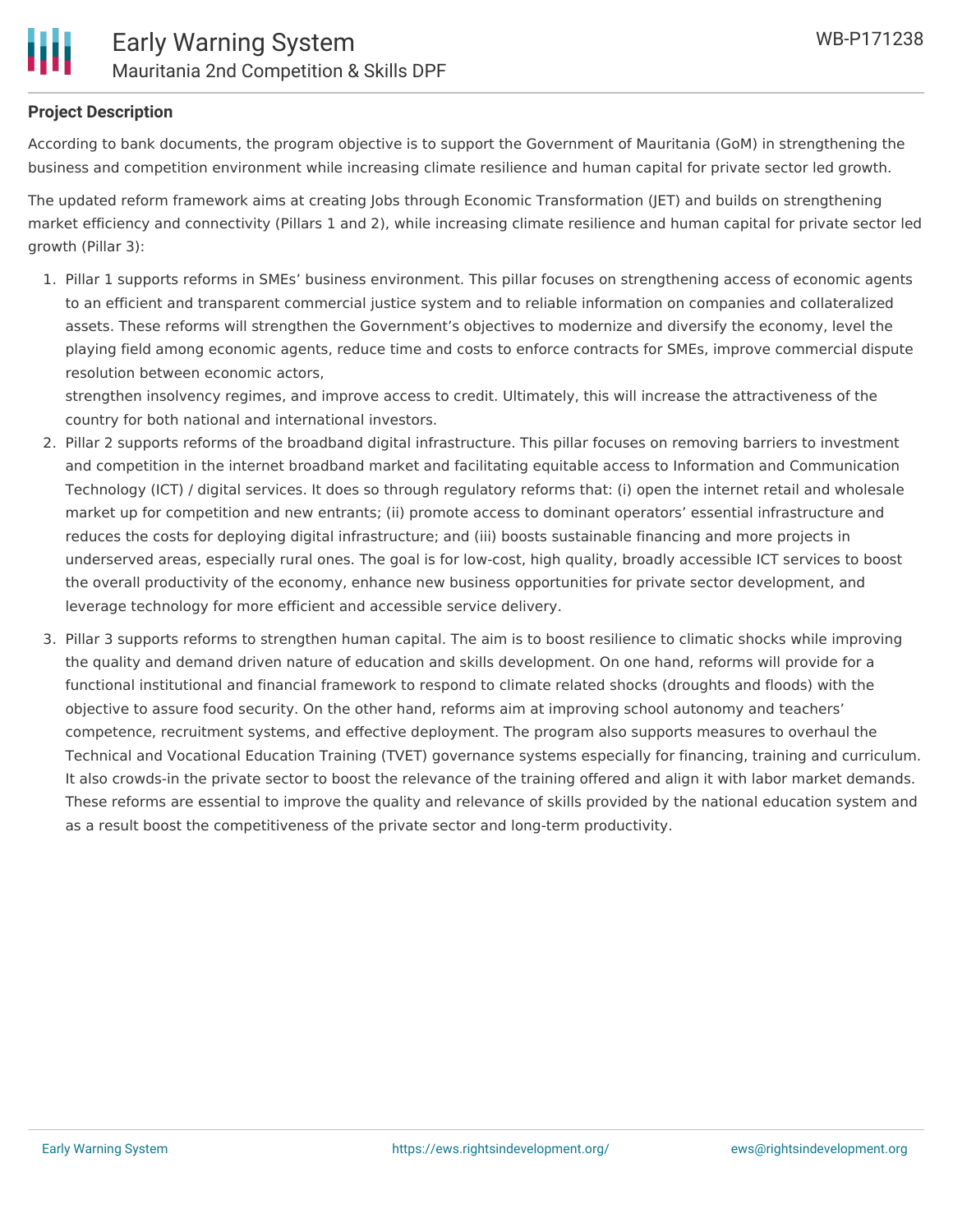

## **Investment Description**

World Bank (WB)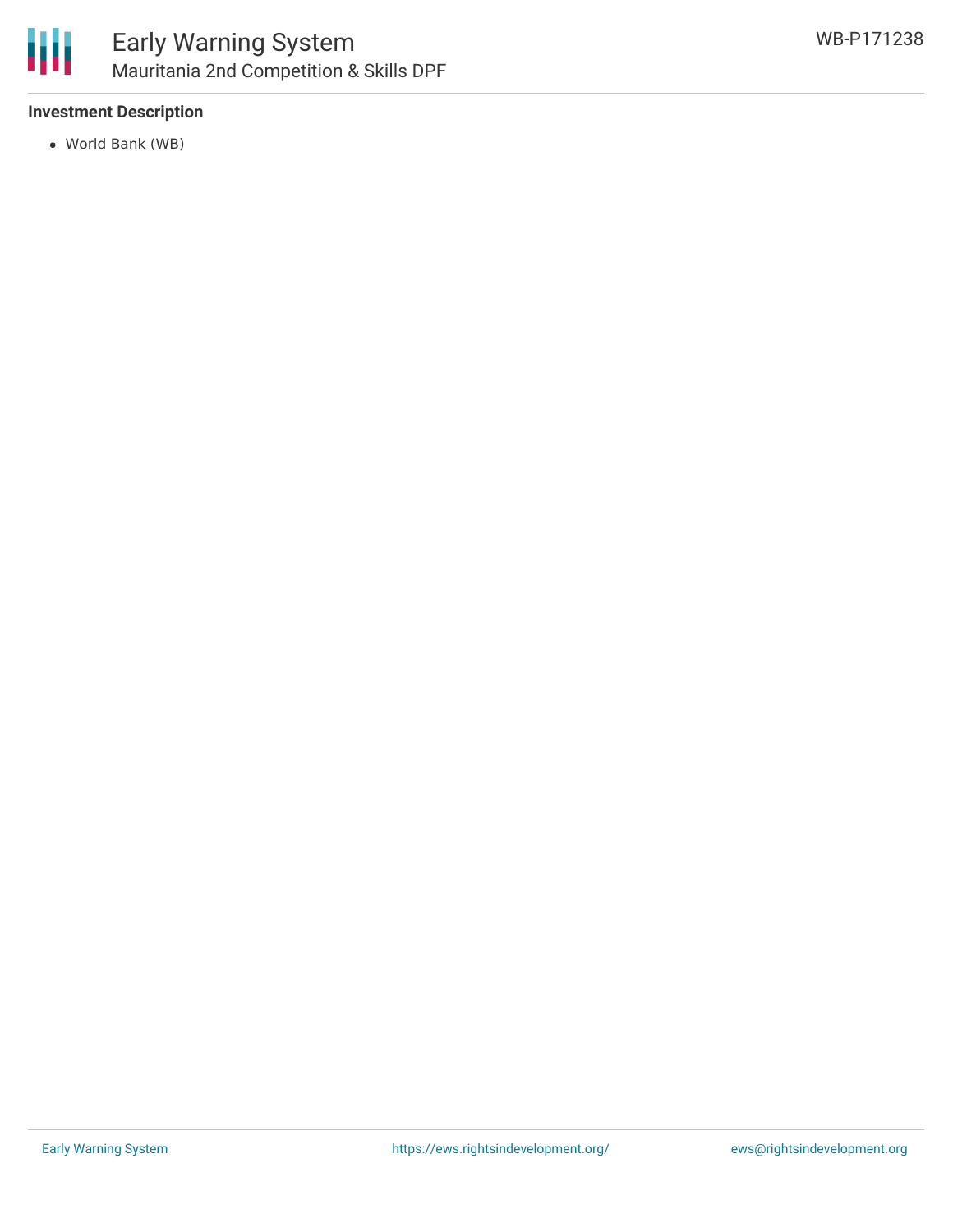

### **Contact Information**

#### **World Bank:**

Markus Kitzmuller, Arthur Denis Pascal Foch, Cristina Navarrete Moreno Senior Economist

#### **Borrower:**

Ministry of Economy and Industry Mohamed Salem Nany DG of Public investment and International Cooperation [mselamnany@gmail.com](mailto:mselamnany@gmail.com)

#### **Implementing Agency:**

Ministry of FInance Moctar S. El Mouna DG Reform [elmouna.mo@gmail.com](mailto:elmouna.mo@gmail.com)

#### **ACCOUNTABILITY MECHANISM OF WORLD BANK**

The World Bank Inspection Panel is the independent complaint mechanism and fact-finding body for people who believe they are likely to be, or have been, adversely affected by a World Bank-financed project. If you submit a complaint to the Inspection Panel, they may investigate to assess whether the World Bank is following its own policies and procedures for preventing harm to people or the environment. You can contact the Inspection Panel or submit a complaint by emailing ipanel@worldbank.org. You can learn more about the Inspection Panel and how to file a complaint at: https://www.inspectionpanel.org.